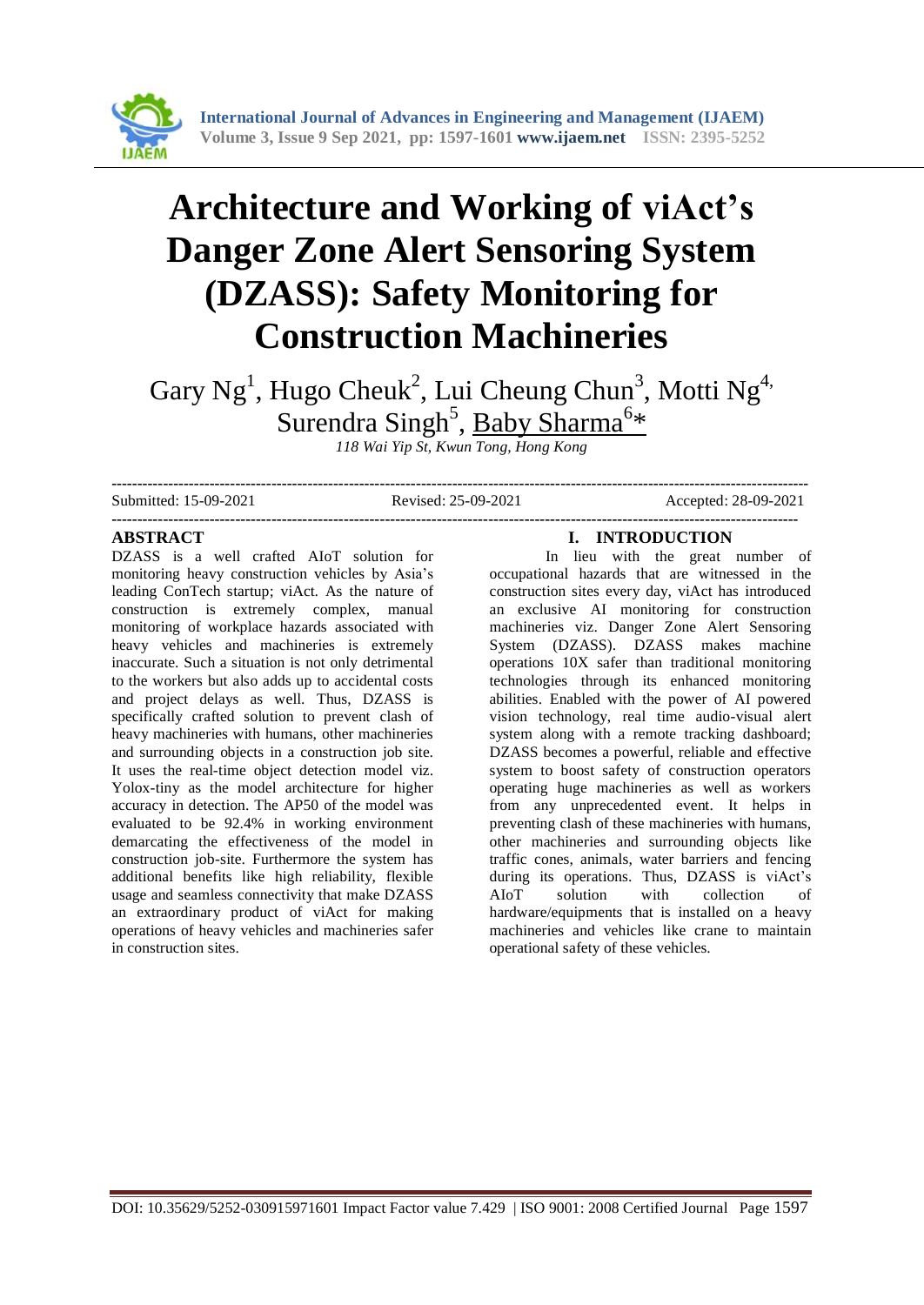



Fig 1: Safety monitoring of heavy machinery operations

DZASS provides a safety monitoring solution for construction sites to prevent accidents related to heavy machinery. It helps all tiers of human resource involved with machine operations to from workers to operators to supervisors. When any person is detected in danger zone, light & sound alarm is generated to alert nearby people. For those entering in a danger zone wearing personal alarms, they are alerted by a buzzing sound and vibrations. For vehicle operators, an alert is also shown on the monitor inside the cabin so the operator can react and prevent more severe damage. Furthermore, for on-site and remote supervisors instantaneous email and SMS alert is send in case of any non-compliance. Apart from this, the moment of accident is recorded as video clips and is sent to the supervisors directly.

Thus, the current paper depicts the working and architecture of viAct's advance monitoring system; DZASS with special reference to its utility in preventing construction accidents

# **II. EXPERIMENTAL FRAMEWORK OF DZASS**

## **1.1. Hardware Components**

DZASS contains an AI system for AI processing and an IoT system for peripheral sensors. The AI system performs computer vision analysis on camera or LIDAR image. When a person is detected, it triggers a series of alert system, such as email alert and SMS alert. It also communicates with IoT system to form unique triggering conditions. The IoT system is responsible for controlling all IoT sensors. Depending on different situations, the IoT system triggers alert based on the data returned from the IoT sensors. It in turn communicates with AI

system to form unique triggering condition. Thus, IoT sensors provide more information of the working environment. Furthermore, an Inertial Measurement Unit is used to capture all movements and postures of the heavy machinery. Ultra Wide-Band Real Time Location System provides much more accurate location information of the heavy machinery. Working with near UWB stations, the UWB devices records the daily movement path of the heavy machinery. In addition to preventing collision of heavy machineries, it also provides data for analyzing daily utilization and efficiency. Additionally, DZASS supports interaction with ibeacons. This is an alternative of UWB RTLS to provide location information of the heavy machinery. Even though the accuracy of ibeacons is less than UWB RTLS, it is however easier to be deployed in construction site.

For outdoor scenario, DZASS provides GPS location of the heavy machinery. It supports interaction with LoRaWAN making it possible to integrate with other LoRaWAN sensors deployed even by other companies. In terms of connectivity, DZASS has embedded LTE modem and WiFi modules. For construction sites that can provide WiFi for internet access, they also have access to the live stream of the cameras connected to DZASS. However for construction sites that cannot provide WiFi for internet access, DZASS can still work as standalone system using the embedded LTE modem to access the internet

In an ideal scenario, a DZASS system consists of 4 cameras. These 4 cameras cover at least 180° angle of view and a distance of 6m from the heavy machinery. However in specific scenarios, a LIDAR will be added to a DZASS system which creates a 3D profile of the region of

DOI: 10.35629/5252-030915971601 Impact Factor value 7.429 | ISO 9001: 2008 Certified Journal Page 1598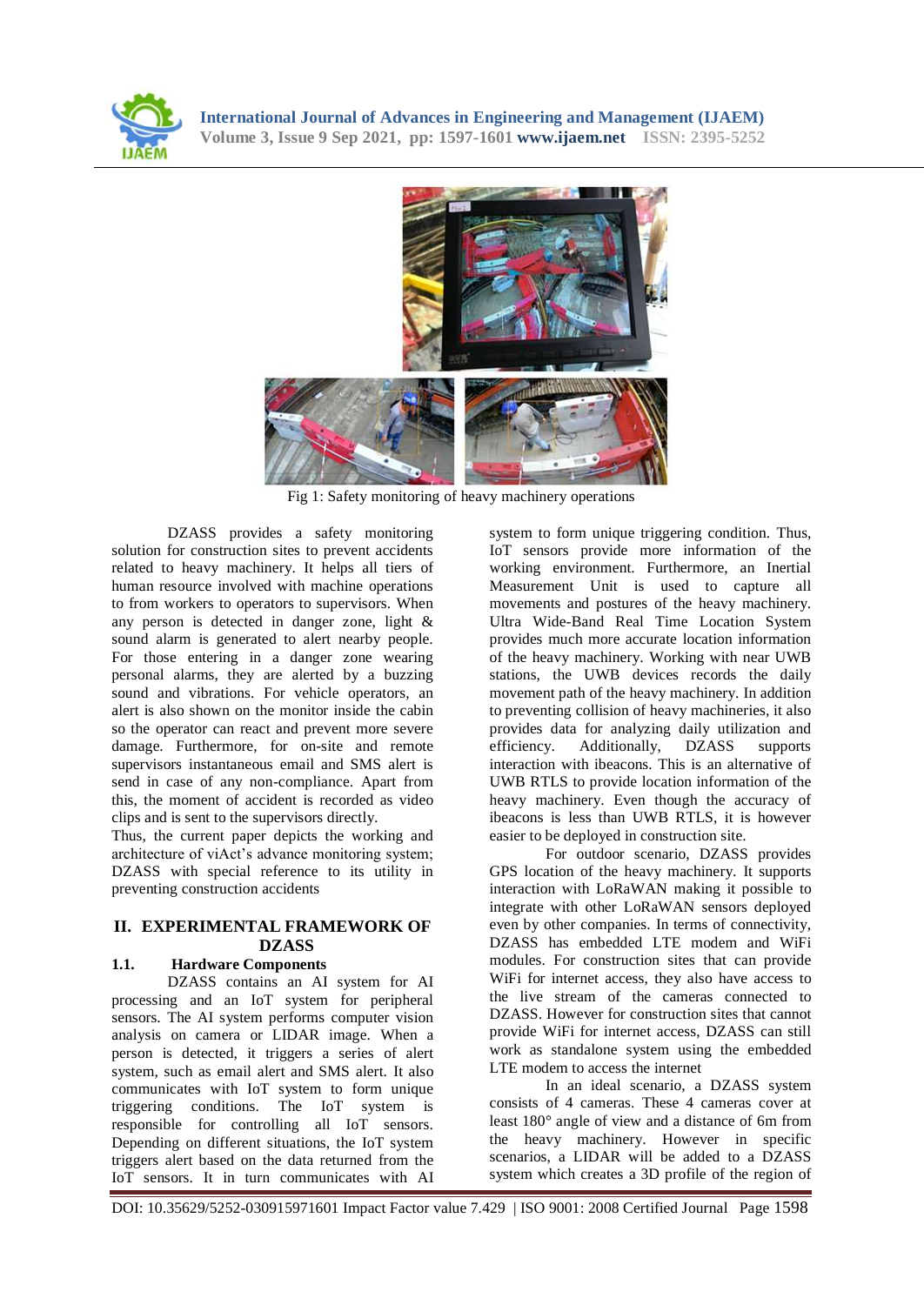

interest; combined with camera, the complete 3D model of desired view can be obtained. Furthermore, a wide range of alert systems are supported in DZASS.

#### **2.2 System Architecture**



Fig 2: System Architecture of DZASS

#### **2.2.1 Sensor Initialization**

Calibration of the cameras is done by employing the methodologies described in https://docs.opency.org/3.4.15/dc/dbb/tutorial\_p y calibration.html. It begins with taking photos of a chessboard pattern with the cameras under various camera angles. Intrinsic matrix and distortion matrix and the rotation matrix with respect to the chessboard are computed using the functions implemented in opencv. With those parameters, 3D coordinates of the detected corners of the chessboard can be calculated.

The calibration procedure then proceeds with performs PCA analysis on the 3D coordinates of corners under different cameras views, as described by Kim & Park, 2020

$$
A = \left[ \begin{array}{l} x_{C_i}^1 \ y_{C_i}^1 \ z_{C_i}^2 \\ x_{C_i}^2 \ y_{C_i}^2 \ z_{C_i}^2 \\ \vdots \\ x_{C_i}^m \ y_{C_i}^m \ z_{C_i}^m \ 1 \end{array} \right]
$$

m refers to camera view 1 and i refers to the ith detected corner on the chessboard pattern.

SVD decomposition gives the coefficients of the plane equation in form of  $a_0$   $a_1 x_+ a_2 y_+ a_3 z = 0$ 

As for lidar, the plane equation of the chessboard pattern can be found by the RANSAC algorithm. It starts with computing the initial plane equation by sampling points from the region of interest. The process continues to refine the results until it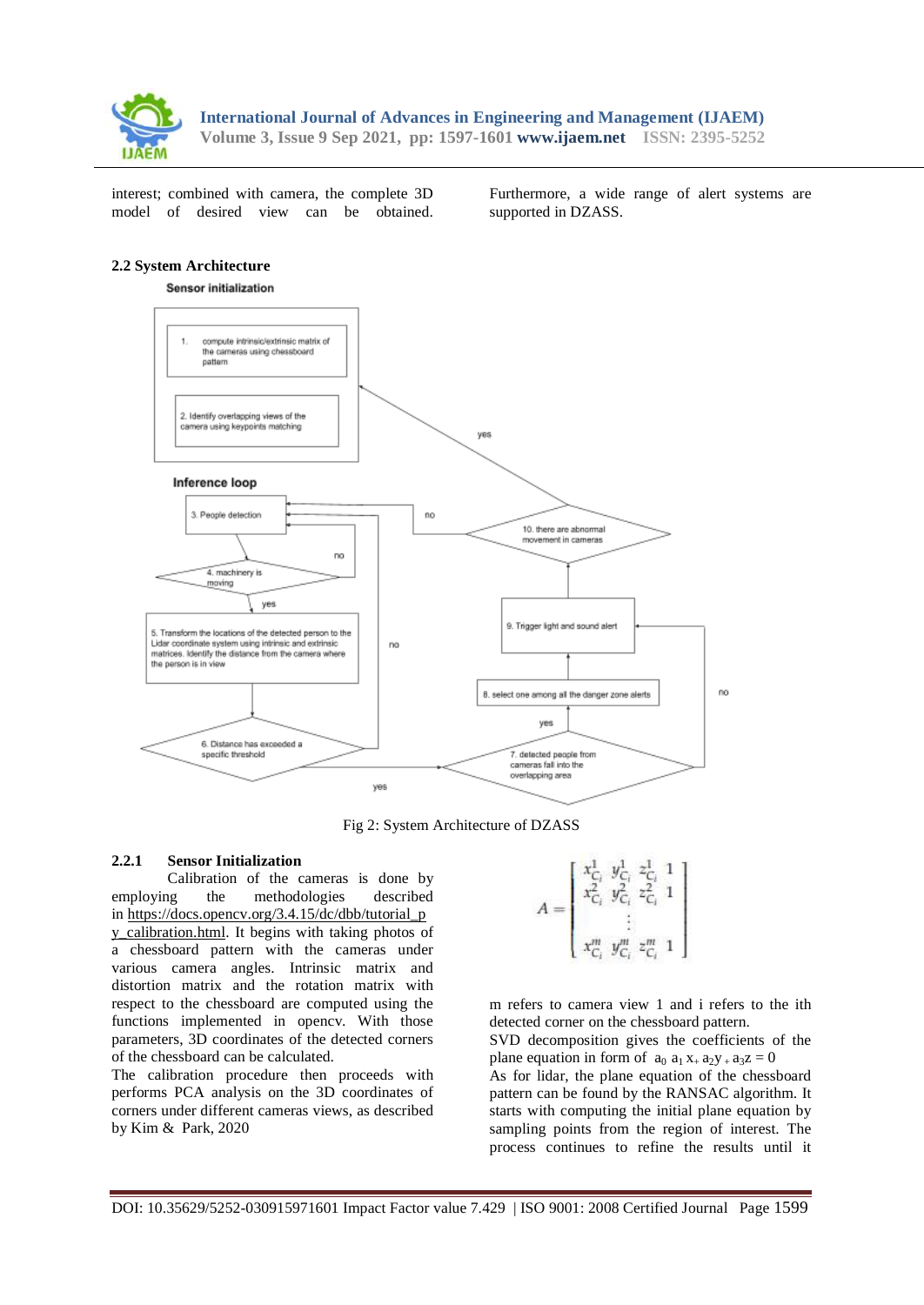

satisfies the convergence conditions, one of which is the percentage of inlier points

The transformation matrix from camera coordinates to lidar coordinates divides into translation and rotation matrices. Translation matrix is calculated by minimizing the distance between 2 planes and rotation matrix is found by minimizing the difference in orientation between the transformed plane equation of chessboard pattern of camera and plane equation of chessboard pattern of lidar

$$
\varepsilon_R = \sum_{i=1}^N \Bigl| \bigl(RN_{C_i}\bigr) \cdot N_{L_i} - 1 \Bigr|,
$$

 $\mathscr{E}$  R: An error term indicating how the 2 surface normals match

R: Rotation matrix

$$
\mathbf{v}_c
$$

: Surface normal of the chessboard pattern of camera N

 $L_{i:}$  Surface normal of the chessboard pattern of Lidar

Furthermore, ORB is selected as a feature detector. It is a combination of FAST detector and BRIEF descriptor. FAST finds keypoints candidates by comparing a pixel with its 16 surrounding pixels in a circle and Harris corner detector is used to identify the top candidate



 $I_x$ ,  $I_y$  refers to the image gradients in x and y direction respectively.

Eigenvalues of the matrix are used to identify corner point in an image [\(https://www.cs.cornell.edu/courses/cs4670/2015sp](https://www.google.com/url?q=https://www.google.com/url?q%3Dhttps://www.cs.cornell.edu/courses/cs4670/2015sp/lectures/lec07_harris_web.pdf%26amp;sa%3DD%26amp;source%3Deditors%26amp;ust%3D1632143660008000%26amp;usg%3DAOvVaw087C7dBs7UoV4oPm9T6h-8&sa=D&source=editors&ust=1632143660016000&usg=AOvVaw0MEPJQ7_ipcOhnfvKthxqE) [/lectures/lec07\\_harris\\_web.pdf\)](https://www.google.com/url?q=https://www.google.com/url?q%3Dhttps://www.cs.cornell.edu/courses/cs4670/2015sp/lectures/lec07_harris_web.pdf%26amp;sa%3DD%26amp;source%3Deditors%26amp;ust%3D1632143660008000%26amp;usg%3DAOvVaw087C7dBs7UoV4oPm9T6h-8&sa=D&source=editors&ust=1632143660016000&usg=AOvVaw0MEPJQ7_ipcOhnfvKthxqE)

After getting the features points and descriptors, pairwise hamming distances are calculated between keypoints to find the best match that minimizes the sum of hamming distances. A minimum bounding polygon of the best n keypoints is estimated as the overlapping area.

#### **2.2.2 Inference Loop**

Yolox-tiny is used as model architecture. It achieves a good tradeoff between throughput and accuracy (Ge et al., 2021). The model is retrained

using custom training data. Furthermore, IMU data (linear velocities, acceleration, angular velocities) is used to identify movement patterns of the machinery. Sparse optical flow tracks the movement of a subset of pixels. Deviations of average pixel movement of a camera from that of other cameras can be an indication of camera displacement, which calls for sensors recalibration and onsite repair

$$
I(x,y,t)=I(x+dx,y+dy,t+dt)\\
$$

Gradient of image pixel with respect to x-axis, yaxis and time

#### **III. RESULTS & DISCUSSION**

The precision of the model was measured in AP50 which was estimated to be around 92.4%.

DOI: 10.35629/5252-030915971601 Impact Factor value 7.429 | ISO 9001: 2008 Certified Journal Page 1600